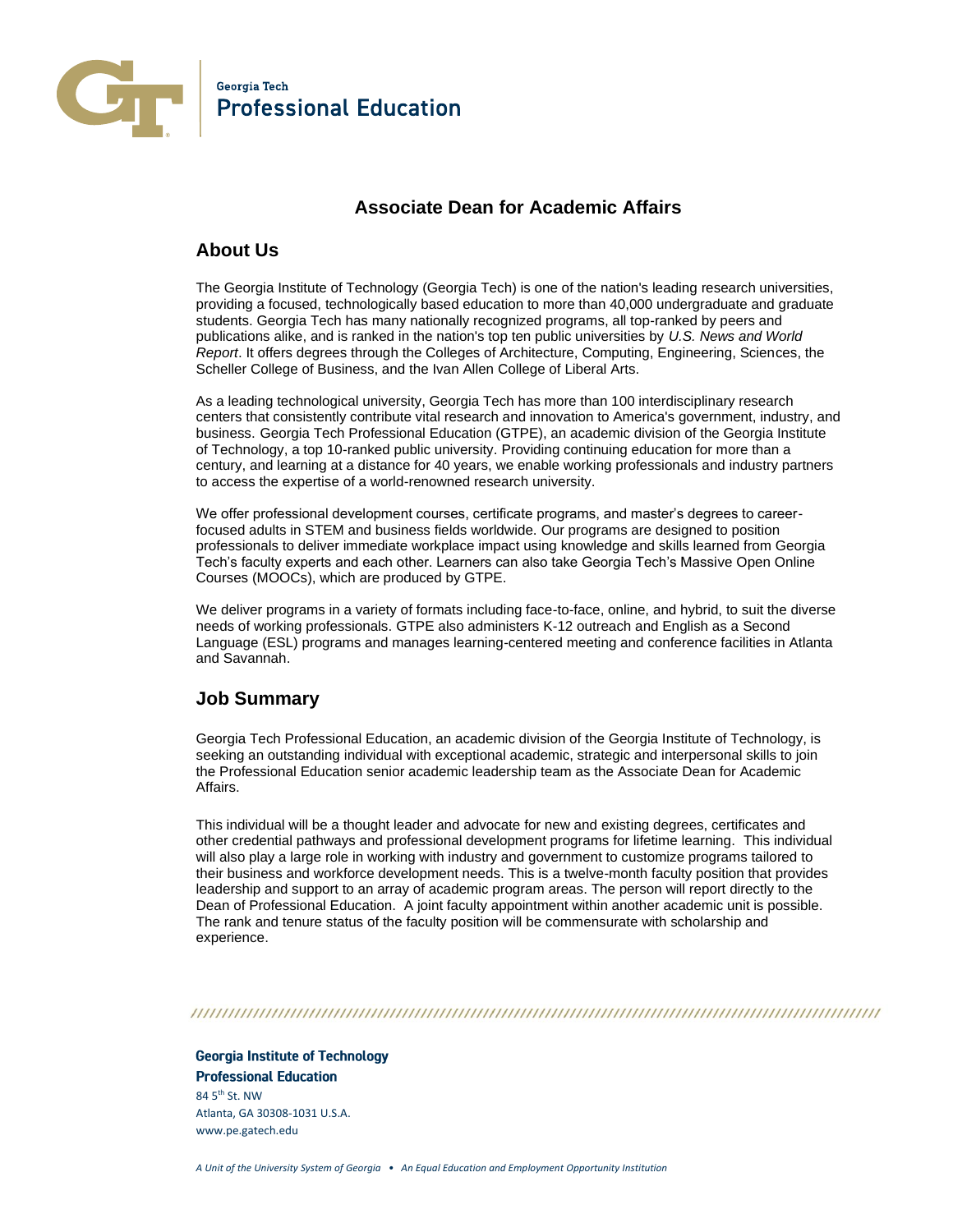

### **Responsibilities**

Responsibilities for this position include the oversight of academic programs, management of curricular approval and review processes and providing leadership in an array of academic affairs initiatives. Specifically, this position will be responsible for:

- curricular oversight and management of all new and existing online degrees and certificates as well as professional development programs (including MOOCs and other delivery formats), including the identification, development, approval, delivery and review against agreed upon metrics providing leadership of and support to various academic program directors and staff. This position is responsible for establishing performance goals and conduct reviews for all faculty and staff direct reports.
- leading the team to provide intrusive, and prescriptive advising of all Georgia Tech Professional Education learners, including Georgia Tech employees who participate in employee professional development programs, spanning from recruitment and admissions through completion/graduation. Foster a learner-centric environment by establishing relationships with students through frequent interactions, preparing students for the next steps, monitoring performance using key measures in an analytics system, providing accommodations, and addressing student integrity issues
- ensuring programs are sustainable, academically and fiscally
- leading efforts to define and link existing and new credentials of degree and professional development programs, creating stackable programs where applicable
- chairing the faculty approval process for new Georgia Tech Professional Education program offerings
- championing faculty governance dialogue that moves Georgia Tech towards its strategic plan
- directing, managing and leading efforts in program accreditation and certification on the credit as well as the professional education-side as appropriate
- cultivating successful working relationships with key campus stakeholders including leaders of the Institute, colleges, schools, centers, GTRI, EII and the interdisciplinary research institutes
- supporting the hiring and review of all instructors in the Professional Education programs
- representing Georgia Tech Professional Education at meetings across Georgia Tech and actively participating in and serving on relevant national and international organizations
- making contributions to the field of professional education through teaching, publishing and service
- working in close concert with GTPE leadership

### **Required Documents to Attach**

Application, CV and references should be emailed to Dr. Steve Harmon, GTPE Associate Dean for Research at [swharmon@gatech.edu](mailto:swharmon@gatech.edu) with the subject line: Chair, Associate Dean for Academic Affairs Search. **Review of applications will begin on February 18, 2022 and continue until the position is filled.**

**Georgia Institute of Technology Professional Education**  $84.5$ <sup>th</sup> St. NW Atlanta, GA 30308-1031 U.S.A. www.pe.gatech.edu